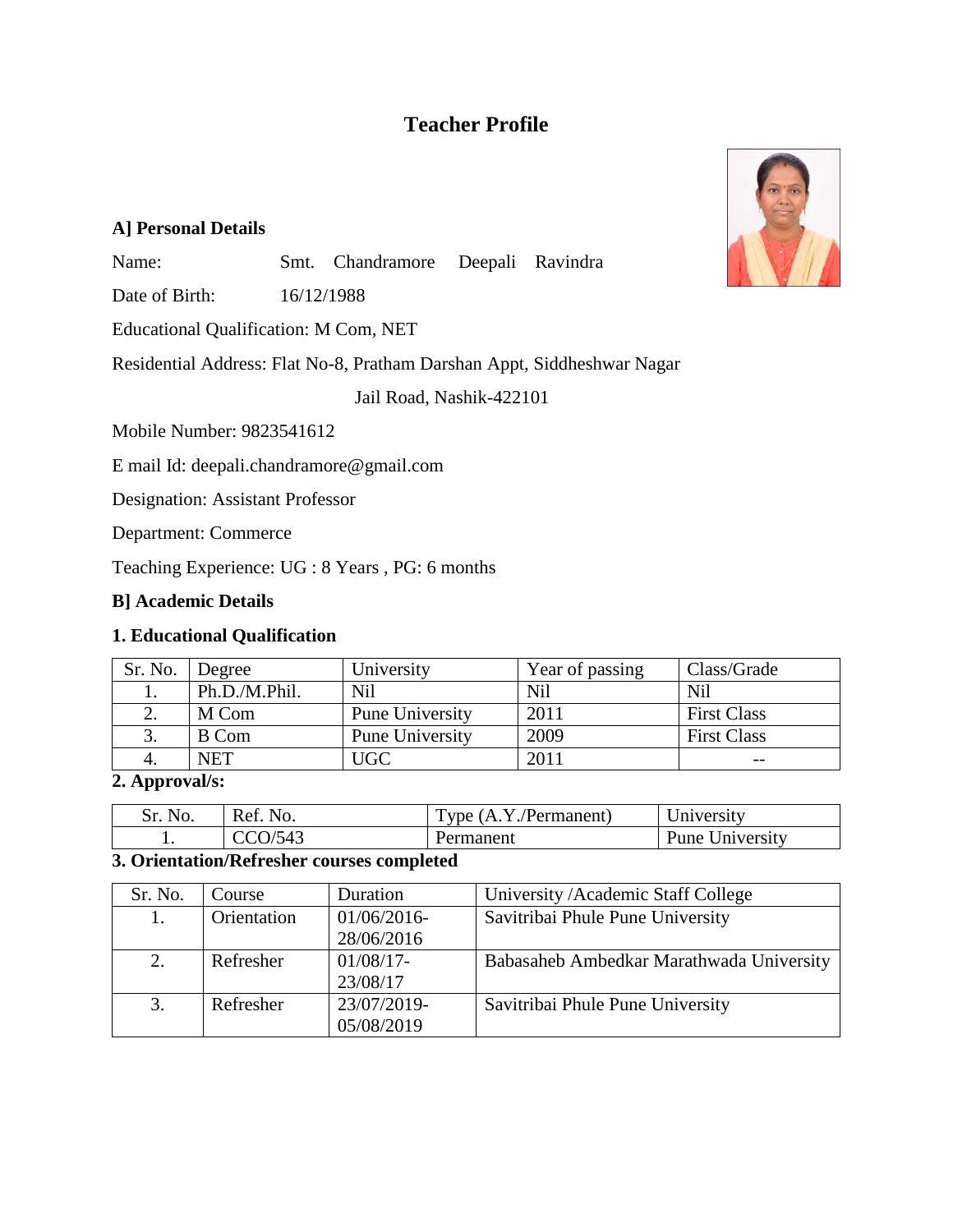#### **4. Curricular and Extra-curricular activities**

| Sr. No. | Committee                  | Chairman/Member |
|---------|----------------------------|-----------------|
|         | <b>Admission Committee</b> | Chairman        |
| 02      | Debating competition       | Member          |
|         | Time Table Committee       | Member          |

**Worked in various college level committee's for curricular and extra-curricular activity. Counselling and career guidance to the students.**

### **C] Research Details**

**Provisional Admission of Ph D. at R. N. C. Arts, J. D. B. Commerce & N. S. C. Science College, Nashik Road Year 2019**

|  | a) Research publication in National/ International Journals/ conferences proceedings |  |  |  |
|--|--------------------------------------------------------------------------------------|--|--|--|
|  |                                                                                      |  |  |  |

| Sr.<br>No. | Title of paper                                                                         | <b>Name of Journal</b>                                                          | Volume &<br>Page No.       | Month &<br>year of<br>publication | <b>ISSN/ISBN</b><br>No.     |
|------------|----------------------------------------------------------------------------------------|---------------------------------------------------------------------------------|----------------------------|-----------------------------------|-----------------------------|
| 01         | Image Building $&$<br>Social<br>Responsibility                                         | Business Ethics &<br>Moral                                                      | Vol I, Page<br>no. 24-26   | Feb 2012                          | ISBN 978-93-<br>5070-000-6  |
| 02         | <b>Indian Marketing</b><br>Environment                                                 | Golbal trends in<br>service sector<br>marketing & historical<br>ref in folklore | Vol I, Page<br>no. 131-135 | Feb, 2012                         | ISBN 978-93-<br>5070-002-0  |
| 03         | Indusrilization &<br>Environment                                                       | Environment<br>conservation &<br>sustainable<br>development                     | Vol I, Page<br>no. 197-199 | Dec 2012                          | ISBN 978-93-<br>80744-37-7  |
| 04         | <b>Human Resource</b><br>Effective Way of<br>Employee Health &<br>Management<br>Safety |                                                                                 | Vol I, Page<br>No. 1-5     | Oct 2013                          | ISBN: 978-93-<br>80744-46-9 |
| 05         | Role of Womens in<br>Management                                                        | Women<br>Empowernment                                                           |                            | Oct 2013                          | ISBN: 978-<br>81927005-4-0  |
| 06         | Recent Trends in<br>Corporate Social<br>Responsibility &<br><b>Busi Practices</b>      | Business Ethics &<br>Social Responsibility<br>in changing global<br>scenario    | Vol I, Page<br>no. 1-5     | Oct 2013                          | ISBN: 978-93-<br>80744-47-6 |
| 07         | E-retailing in India<br>& future scope                                                 | Sanshodhan Samiksha                                                             | Vol I, Page<br>no.88-91    | Jan 2016                          | <b>ISSN 2278-</b><br>9308   |
| 08         | Mobile Marketing                                                                       | Commerce in Digital<br>India: Challenges &<br>opportunities                     | Vol I, Page<br>no. 118-121 | Jan 2016                          | ISBN 978-81-<br>930477-8-1  |
| 09         | Audit under<br>Computerized<br><b>Information System</b>                               | Recent advances in<br>Accounting, Auditing<br>& taxation                        | Vol I, Page<br>No. 121-126 | Dec 2016                          | <b>ISSN 2319-</b><br>4766   |
| 10         | New trends in retail<br>sector                                                         | <b>Research Journey</b>                                                         | Vol I, Page<br>No 48 to 52 | Dec 17                            | <b>ISSN 2348-</b><br>7143   |